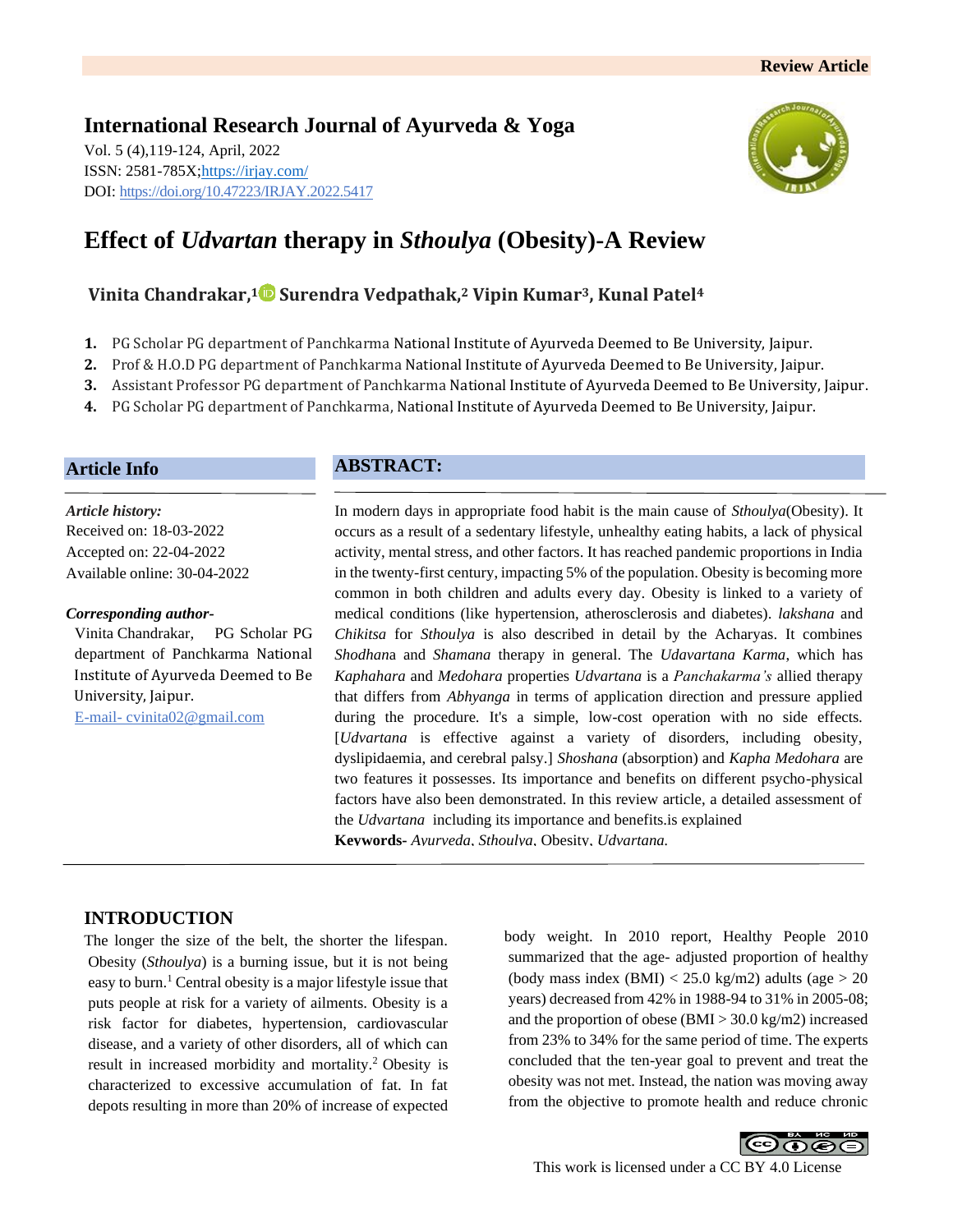diseases associated with diet and weight. This underscores the extent of the problem and urgency to seek a solution. In *Aurveda Sthoulya* is considered as *Santarpanajany*a *vyadh*i(over nutrition)due to excessive accumulation of *Meda* (depose fat) in body.*Acharya Charak* also list this problem under *Santarpanjanya vyadhi.*.He listed eight defect underlying *Sthoulya Purusha-Ayuhara,Alasya,Krichchvyavaya,Daurbalya,Daurgandhy a,Atisweda,Atikshudha,Atipipasa* Ayurveda places a high value on primary and secondary illness prevention, as detailed in the *Dinacharya,* which addresses disease prevention at many levels such as *Abhyanga, Vyayama,* and *Udvarthana* with the goal of preserving health. *Udvartana* is a method that involves massaging the entire body below the neck in a direction that is opposite to the hair's orientation by applying pressure.<sup>3</sup> Charaka has mentioned it as *Sharira Parimarjana*. 4 It is a procedure performed after *Abhyanga* as part of a daily regimen, according to Chakrapani.<sup>5</sup> In the context of *Vyayayama, Gatramardanam* is term used by Dalhana. *Udvartana*  differs slightly from it. The only difference between Abhyanga and this treatment is the direction of movement and the force used.

#### **Review of Literature**

#### *Sthoulya***(obesity)**

In Ayurveda, the description about *Sthoulya* is available in many *Samhitas* various Samhitas as *Sthoulya* or *Medoroga* in *Santarpanottha vikara* i.e. the disease caused by overnourishment. In Charak Samhita this condition is described under the heading of *Santarpanajanya vyadhi. Acharya Yoga Ratnakara and Vangsen* explained under the heading of *Medoroga.* Acharya *Chakrapani and Bhavprakash* described about *Sthoulya.*

#### *Udvartana*

*Urdhwa* and *Vartana* are the two words that make up the term *Udvartana. Urdhwa* is a Hindi word that means "upward." *Vartana* is a Sanskrit word that means "to move." Udvartana is a Sanskrit word that means "to move upward." *Udvartana* is a form of Abhyanga that involves massaging with herbal powders.<sup>7</sup>*Sharira Parimarjana* is a phrase mentioned by Acharya Charaka. Chakrapani, a commentator on the phrase, claims that *Sharira Parimarjana* is identical to *Udvartana. Udvartana* must be performed after Abhyanga, according to Chakrapani, because Charaka explains Sharira *Parimarjana* after Abhyanga.<sup>8</sup>

#### *According to Charaka<sup>9</sup>*

Depending upon the variation in the therapeutic effect,it is

of two types.

- ➢ *Snigdha Udvartana*, in the context of treatment of *Krisha* (lean and thin) persons, in which oil is used in the procedure.<sup>9</sup>
- ➢ *Rukhsha Udvartana,* in the context of treatment of *Sthoulya* (obese) persons, in which dry powder of herbs with no addition of oil is used during the procedure.
- *According to Sushruta*<sup>10</sup>

Depending upon the nature of drugs used, three different terms are mentioned by Sushruta.

- ➢ *Udvartana Udvartana* is that which brings about *Pravilapanam* (dissolution or liquification) and *Vimplapanam* (destroying anything). Herbal powders are rubbed on the body in an upward (reverse) direction to produce dissolution or mutilation of the unwanted and undesired materials of the body, primarily fat and excess *Kapha*, which are causing obstructions, as well as to aid move them out of the body to restore normalcy and health. When dry objects are rubbed across the body, this can be accomplished (drugs or powders which are naturally dry or can cause dryness on rubbing).
- ➢ *Udgarshana,* which involves rubbing dry powders of herbs such as *Reetha (Sapindus Trifoliatus)* and *Ishtika Churna* (brick powder) against the body.
- ➢ *Utsadana* is a method in which Sneha Kalka (a paste of herbs wet with oil) is utilized. Sushruta describes it as a measure to treat a *Vrana* in *Shashthi Upkrama,* while Charaka describes it in *Dwivraniye Chikitsa* (wound).

#### *Snigdha Udvartana* **Indication:**

- In the context of treatment of *Krisha* (lean and thin) persons, in which oil is used in the procedure.
- Choice according to *Prakriti* (constituent) Table no 1. *Taila* (Oil) According to *Prakriti*<sup>11</sup> In those with a Prakriti that is a mix of Doshas, a blend of oils in equal amounts may be useful as suggested for each Dosha. When the exact oil is unavailable, *Murchhita Taila* can be used instead.

#### *Ruksha Udvartana* **Indications***:*

In the context of treatment of obese (*Sthoulya*) persons, in which dry powder of herbs with no addition of oil is used during the procedure**.** Table no 2. Choice of medicated powders with disease conditions:<sup>12</sup>

#### **Procedure13,14**

The basic procedure used in *Udvartana* is the use of the dusting of medicated powder on the body, followed by massage with some pressure in the opposite direction of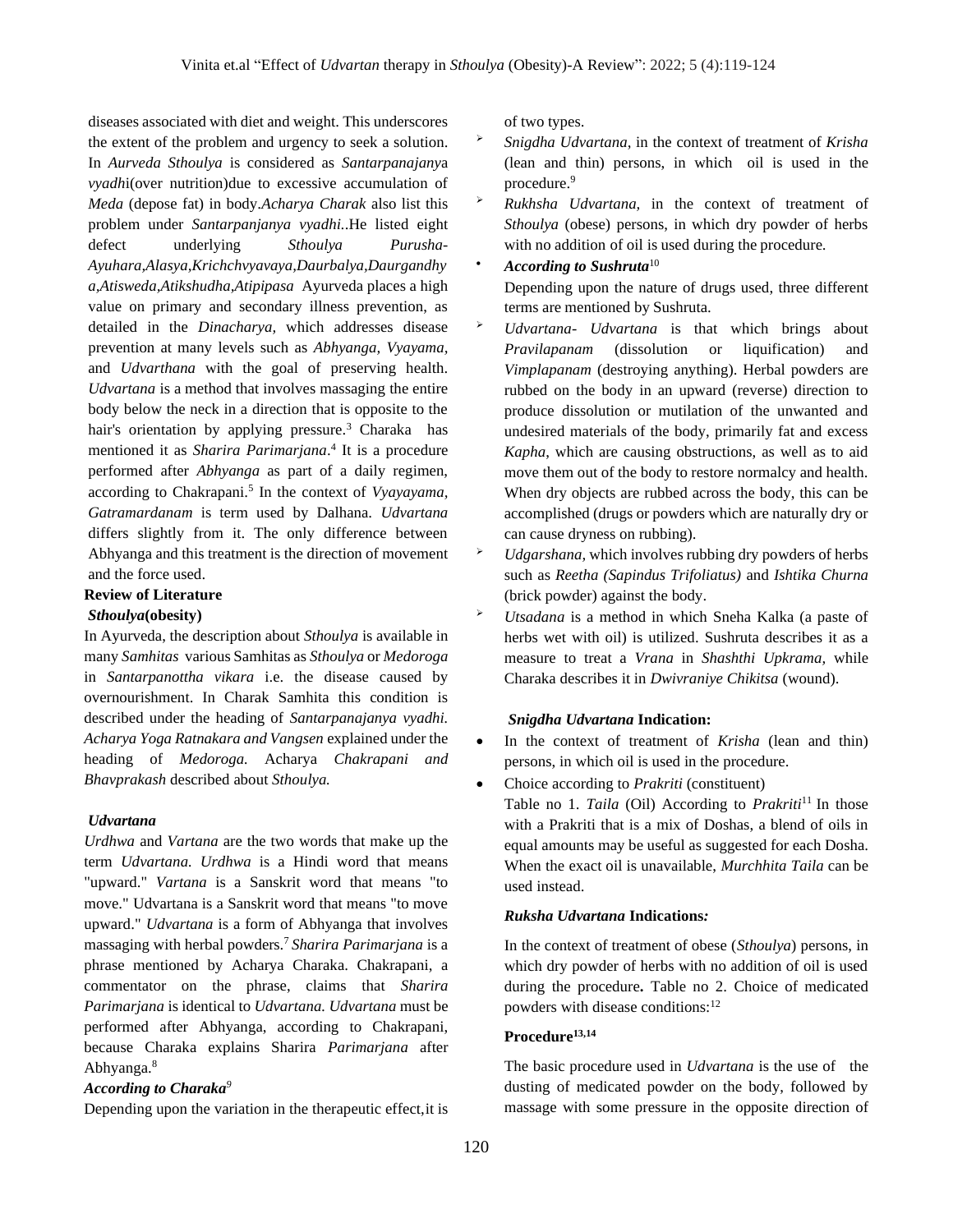hair. The following are some of the steps involved in this procedure: -

#### **Preparation of the Patient:**

After bowel and bladder evacuation, the morning hour is ideal for *Udvartana*. It should be done on an empty stomach and prior to bathing. Before the surgery, the patient may be advised to do some light exercise. After saying a prayer, the therapist should begin the process.

#### *Purvakarma*

This includes patient preparation as well as a complete examination of the patients. The *Prakriti* and *Vikriti* are carefully documented. The illness is also investigated. It is determined whether or not the patient is suitable for *Udvartana* treatment. Following that, preparations for the therapy, such as the materials required for the treatment, are prepared advance. For Abhyanga, the appropriate oil should be obtained and prepared advance according to the doshas. The therapeutic oil chosen for Abhyanga is warmed in *Purvakarma.* Massage is given to the whole body for 15-20 minutes and the patients are prepared for *Udvartana.*

*Pradhan Karma* **[Main Procedure]:** *Ruksha Udvartana* with *Triphala Churna* (*250gm*( or any other Medicated powder) *250gm*

Position of the Patient<sup>15</sup>

Patients should lie down on the Abhyanga table while wearing minimal cooping. *Udvartana* is performed in four different positions. Supine, left lateral, prone, and right lateral positions are among them. Initially, the patient is instructed to lie down in a supine position and do *Udvartana* on the anterior area of the body. The left lateral posture is the second, and *Udvartana* is performed on the right lateral part of the body. The third posture is the prone position, in which *Udvartana* is applied to the posterior part of the body. Finally, the patient is instructed to take a right lateral position and perform *Udvartana* on the left lateral side of the body. By applying pressure to each area of the body below the neck, *udvartana* is performed.

#### *Pashchat krama*

To remove the powder, the patients' bodies are washed with sterile cloth, tissues, or sterile cotton after *Udvartana.* The patient is covered with a thin coat of medicinal oil and prepared for steaming after wiping off the. Following the *Udvartana,* complete body steaming is performed using decoctions of *Dasamoola* and other herbs. **Table no 3.** 

**Duration -** For 3-5 minutes, each region of the body is massaged in its proper position. The duration of *Udvartana* is usually 30-45 minutes.

#### **Post procedural Activities**

1-Patient is advised to take rest for at least 15 minutes.

2-After a minimum of 1 hour, the patient is allowed to take a bath with lukewarm water.

#### **Care And Precautions**

- 1. Before *Udvartana,* bladder and bowel should be emptied.
- 2. It is to be done in the direction opposite to that of the hair.
- 3. Type of massage on different parts of the body and position of the patient during the procedure should be followed strictly.
- 4. Indications and choice of drug to be used should be assessed before *Udvartana.*
- 5. Tender areas should be avoided for *Udvartana.*
- 6. Avoid the Patients with skin related problems like itching, burn and rashes.
- 7. Precaution should be taken while dusting the powder over the body. It is advisable to protect face, nose and eyes to prevent irritation.
- 8. Aseptic measures should be taken if patient is suffering from any contagious disease. Table no 4. Shows Therapeutic use of *Udvartan*

## **DISCUSSION**

*Udvartana* is having the *Gunas* of *Kapha-MedaVilayana* property. The *Virya* of the medicine enters the body due to *Ushna and Tikshna Guna* of Dravya and its powerful influence on *Romakupa.* It then opens the *Mukha of Sira*, resulting in Paka of Kapha and *Medas.* There will be *Dravata Vriddhi* of *Kapha* and *Medas* as a result of this.<sup>19</sup> *Swedana,* which comes after *Udvartana,* gives to the *Paka* of the same. After seven days of *Udvartana,* the Doshas that have entered *Kostha* through the preceding procedures should be flushed out of the body through purgation. As a result, *Nirharana* of *Vikrita Kapha Dosha, Dushya* along with *Medo Dhatu(alleviation of* vitiated K*apha* and *Meda )and removes aavarana and srotorodha* will take place ultimately resulting in *laghutva* of Sharira. The triglycerides in the subcutaneous tissues will break down into fatty acids as a result of increased friction to all regions of the body. *Udvartana* can help in normalizing lipid profile (dyslipidemia), also in reduction of weight; BMI, body circumference and skin fold thickness as it possesses Shoshana (absorption) and *Kapha-Medohara* (alleviation of vitiated *Kapha* and *Meda*) properties. Due to central Massage, these fatty acids are transported to the liver,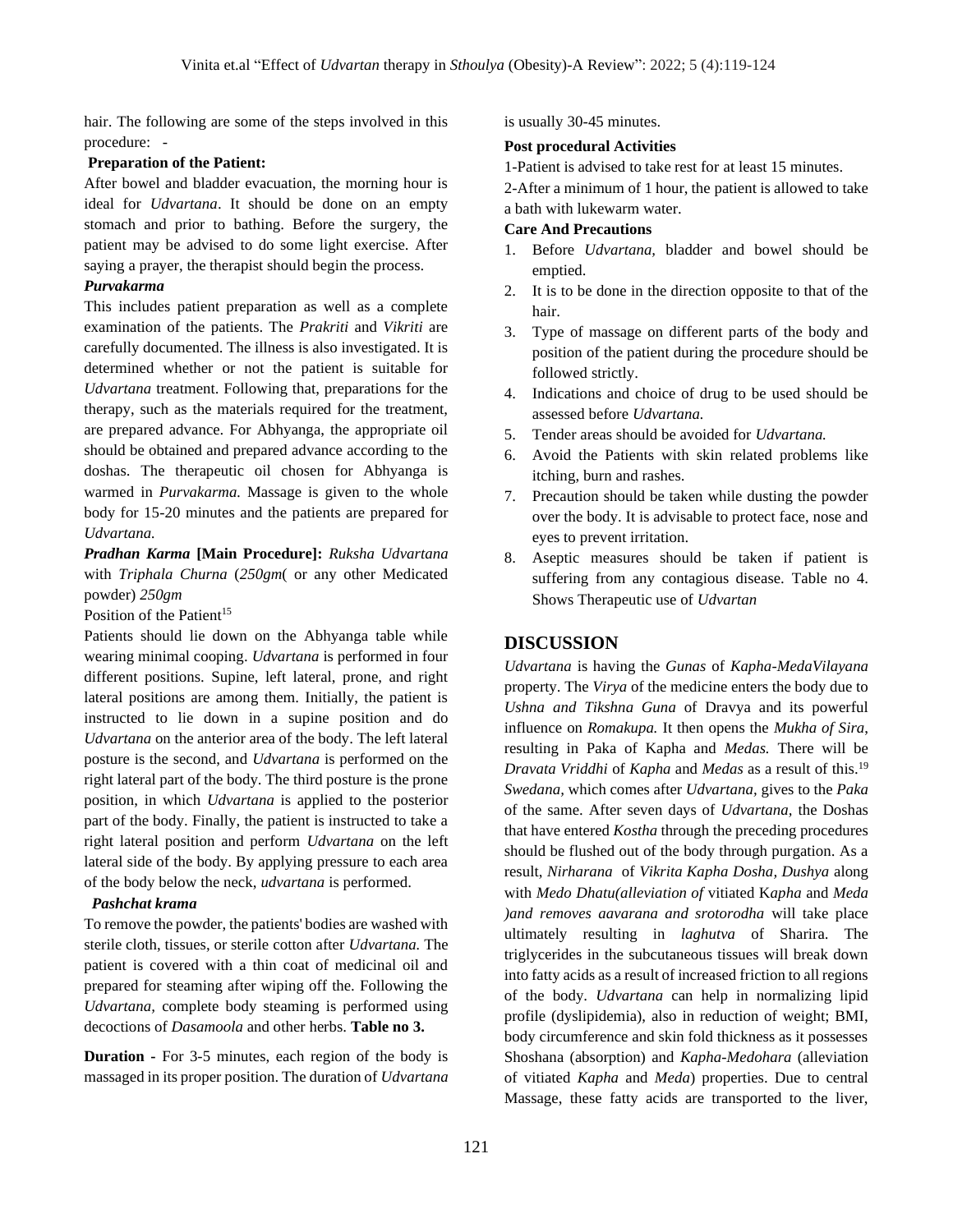where they are converted into bile. $20$  As a result, bile resorption will be reduced, allowing the lipid circulating in the circulation on the day of purgation to be utilized. As a result, when an obese individual has hyperlipidemia, *Udvartana* promotes bile excretion in the feces as one of the treatments.

#### **CONCLUSION**

*Udvartana* is an important Panchakarma's allied procedure. It's an essential treatment that's required in ayurvedic *Sthoulya* and reducing treatments and weightloss programmes. Ayurveda places a high value on primary and secondary illness prevention, as detailed in the *Dinacharya,* which addresses disease prevention at many levels such as *Abhyanga, Vyayama,* and *Udvarthana* with the goal of preserving health.*Udvartana* is a cure for a wide range of problems, not just obesity and overweight disorders. *Udvartana* is a part of *Dincharya* protocol and can be done on a daily basis.

# **Acknowledgements:- Nil Conflict of Interest – None Source of Finance & Support - Nil**

#### **REFERENCE**

- 1. [https://www.easyayurveda.com/2016/11/03/ayurvedic](https://www.easyayurveda.com/2016/11/03/ayurvedic-description-obesity/)[description-obesity/](https://www.easyayurveda.com/2016/11/03/ayurvedic-description-obesity/)
- 2. Pi-Sunyer X. (2009). The medical risks of obesity. *Postgraduate medicine*, *121*(6), 21–33. https://doi.org/10.3810/pgm.2009.11.2074.
- 3. Shridhar H, Ayurvediye Panchakarma Vigyana, Shri Baidyanath Ayurved Bhawan Ltd.2007.pp.88.
- 4. Kushwaha HC, Charaka Samhita, Sutrasthana, Chapter 5/93, Chaukhambha Orientalia, Varanasi.
- 5. Kushwaha HC Chakrapani on Charaka Samhita, Sutrasthana, Chapter 5/93, Chaukhambha Orientalia, Varanasi.\
- 6. Thakral KK, Dalhana on Sushruta Samhita, Chikitsasthana, Chapter24/51, , Chaukhambha Orientalia, Varanasi.
- 7. [https://www.ayurvedicindia.info/udwarthanam-ayurvedic](https://www.ayurvedicindia.info/udwarthanam-ayurvedic-massage/)[massage/](https://www.ayurvedicindia.info/udwarthanam-ayurvedic-massage/)
- 8. Udvartan- Ubtan: Benefits,Types,How to do. (Homepage)Easyayurveda. (Internet) cited at 3 august 2018 at 11:00pm. Available from: https://easyayurveda.com.
- 9. Kushwaha HC, Charaka Samhita, Chakrapani virachit Ayurveddipikavyakhya, Sanskrit Commentary Edition: Reprint, Indriya Sthana, Chapter 5,Verse 93-94, Varanasi; Chaukhamba Orientalia, 2014; 820
- 10. Thakral KK , Sushruta Samhita, Chikitsasthana, Chapter 24/52-56, Dr Kewal Krishan Thakral, Chaukhambha Orientalia, Varanasi.
- 11. [https://www.easyayurveda.com/2015/12/08/udvartana](https://www.easyayurveda.com/2015/12/08/udvartana-ubtan-benefits-types-how-to-do/)[ubtan-benefits-types-how-to-do/](https://www.easyayurveda.com/2015/12/08/udvartana-ubtan-benefits-types-how-to-do/)
- 12. SharmaP, A Clinical Study To Evaluate The Effect Of Lekhan Basti, Udvartana And Navak Guggulu In The Management Of Obesity Vis-ià-vis Sthoulya, IAMJ, Vol 3, Issue 2, Feb 2015.
- 13. Udvartan- Ubtan: Benefits, Types, How to do. (Homepage)Easyayurveda. (Internet) cited at 3 august 2018 at 11:00pm. Available from: [https://easyayurveda.com.](https://easyayurveda.com/)
- 14. Lahorkar, P., Ramitha, K., Bansal, V., & Anantha Narayana, D. B. (2009). A comparative evaluation of medicated oils prepared using ayurvedic and modified processes. *Indian journal of pharmaceutical sciences*, *71*(6), 656–662. [https://doi.org/10.4103/0250-](https://doi.org/10.4103/0250-474X.59548) [474X.59548](https://doi.org/10.4103/0250-474X.59548)
- 15. Shrinivasa G, Panchakarma Illusrtated, Chaukhamba Sanskrit Pratisthan, Delhi.2003.pp.162
- 16. [https://ecovillage.org.in/kerala-therapies/udwarthanam](https://ecovillage.org.in/kerala-therapies/udwarthanam-treatment.php)[treatment.php](https://ecovillage.org.in/kerala-therapies/udwarthanam-treatment.php)

**How to cite this article:** Chandrakar V, Vedpathak S, Kumar V, Patel K" Effect of *Udvartan* therapy in *Sthoulya* (Obesity)-A Review ; IRJAY.[online]2022;5(4);119-124. Available from: [https://irjay.com](https://irjay.com/) DOI:https://doi.org/10.47223/IRJAY.2022.5417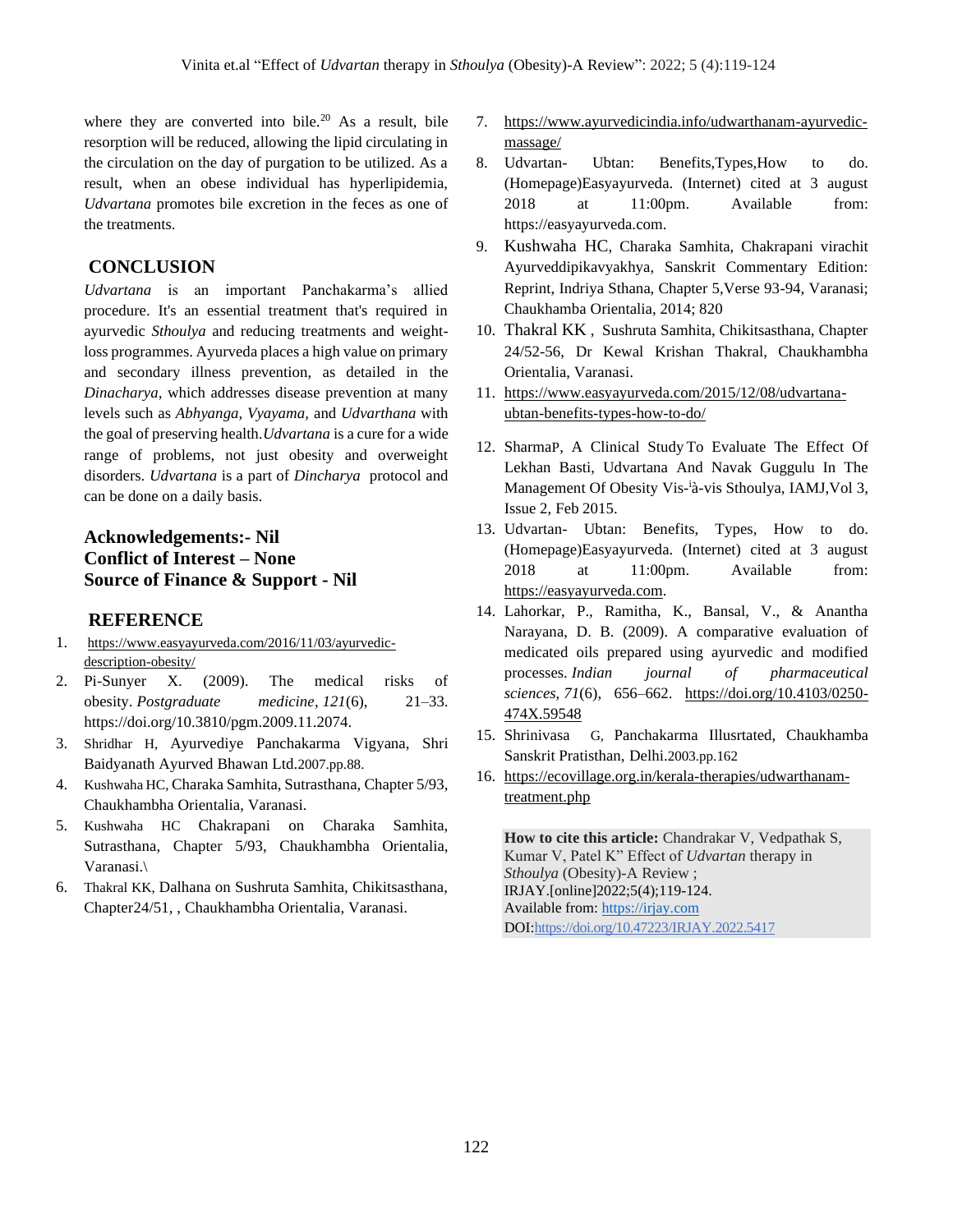| Vata Prakriti            | Himsagara Taila (oil)                                                          |  |  |
|--------------------------|--------------------------------------------------------------------------------|--|--|
| Pitta Prakriti           | Chandanadi Taila, Chandanabalalakshadi                                         |  |  |
|                          | Taila                                                                          |  |  |
| Kapha Prakrti            | Triphaladya Taila                                                              |  |  |
| Sama Prakriti            | Asanabilyadi Taila                                                             |  |  |
|                          | Table no 2. Choice of medicated powders with disease conditions: <sup>12</sup> |  |  |
| Kulatta Churna           | To reduce accumulated subcutaneous fat and to decrease excessive               |  |  |
| (powder)                 | Sweating                                                                       |  |  |
| Triphala Churna          | In obese patients, skin diseases                                               |  |  |
| Nalpamaradi              | Eczema, fungal infections, diabetes                                            |  |  |
| Churna                   | mellitus associated with itching                                               |  |  |
| Nimba Churna             | Skin diseases                                                                  |  |  |
| Ushira, Chandana, Musta, | <b>Excessive sweating</b>                                                      |  |  |
| Padam                    |                                                                                |  |  |
| Churna                   |                                                                                |  |  |
| Nimba, Khadira, Guduchi, | Skin diseases                                                                  |  |  |
| Aragvada, KaranjaChurna  |                                                                                |  |  |
|                          |                                                                                |  |  |
| Shailayadi Churna        | Obesity                                                                        |  |  |

#### **Table no 1.** *Taila* **(Oil) According to** *Prakriti*<sup>11</sup>

# **Table no 3. Types of Massage on Different Parts of the Body<sup>16</sup>**

| Part of the body                               | Position of the patient              | <b>Type of Massage</b>                                                        |
|------------------------------------------------|--------------------------------------|-------------------------------------------------------------------------------|
| Arms                                           | Supine, lateraland prone<br>Position | Linear massage                                                                |
| Hands<br>(both<br>palmer and dorsal<br>aspect) | Supine and proneposition             | Circular massage                                                              |
| Shoulders                                      | Supine, lateral and prone position   | Circular massage (both in clockwise and anti-<br>clockwisedirection)          |
| Abdomen                                        | Supine position                      | Linear and Circular massage (both in clockwiseand<br>anti-clockwisedirection) |
| Chest                                          | Supine position                      | Linear and Circular massage (both in clockwiseand<br>anti-clockwisedirection) |
| <b>Back</b>                                    | Prone position                       | Linear massage                                                                |
| Legs                                           | Supine, lateral and prone position   | Linear massage                                                                |
| Soles                                          | Supine and proneposition             | Rubbing massage (to and fro<br>manner)                                        |
| Trunk                                          | Supine, lateraland prone position    | Linear massage                                                                |